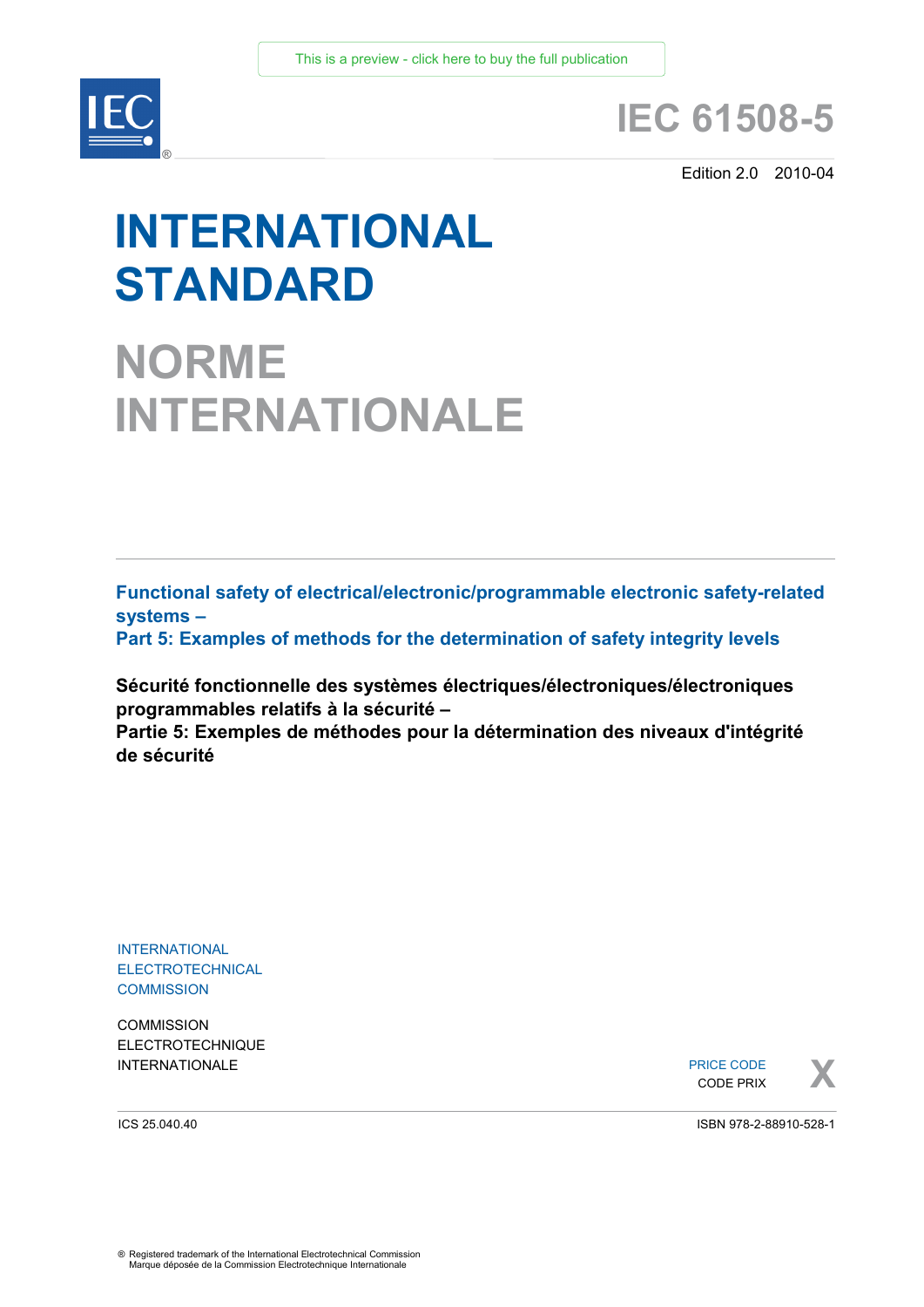## **CONTENTS**

| 1                                                                                         |  |
|-------------------------------------------------------------------------------------------|--|
| 2                                                                                         |  |
| 3                                                                                         |  |
| Annex A (informative) Risk and safety integrity - General concepts 10                     |  |
| Annex B (informative) Selection of methods for determining safety integrity level         |  |
|                                                                                           |  |
| Annex D (informative) Determination of safety integrity levels - A quantitative method 27 |  |
| Annex E (informative) Determination of safety integrity levels - Risk graph methods 30    |  |
| Annex F (informative) Semi-quantitative method using layer of protection analysis         |  |
| Annex G (informative) Determination of safety integrity levels – A qualitative method –   |  |
|                                                                                           |  |
|                                                                                           |  |
| Figure A.1 - Risk reduction - general concepts (low demand mode of operation)  14         |  |
|                                                                                           |  |
|                                                                                           |  |
|                                                                                           |  |
| Figure A.5 – Illustration of common cause failures (CCFs) of elements in the EUC          |  |
| Figure A.6 - Common cause between two E/E/PE safety-related systems  18                   |  |
| Figure A.7 - Allocation of safety requirements to the E/E/PE safety-related systems,      |  |
|                                                                                           |  |
| Figure D.1 - Safety integrity allocation - example for safety-related protection system29 |  |
|                                                                                           |  |
| Figure E.2 - Risk graph - example (illustrates general principles only)34                 |  |
| Figure G.1 - Hazardous event severity matrix - example (illustrates general principles    |  |
|                                                                                           |  |
|                                                                                           |  |
|                                                                                           |  |
|                                                                                           |  |
|                                                                                           |  |
|                                                                                           |  |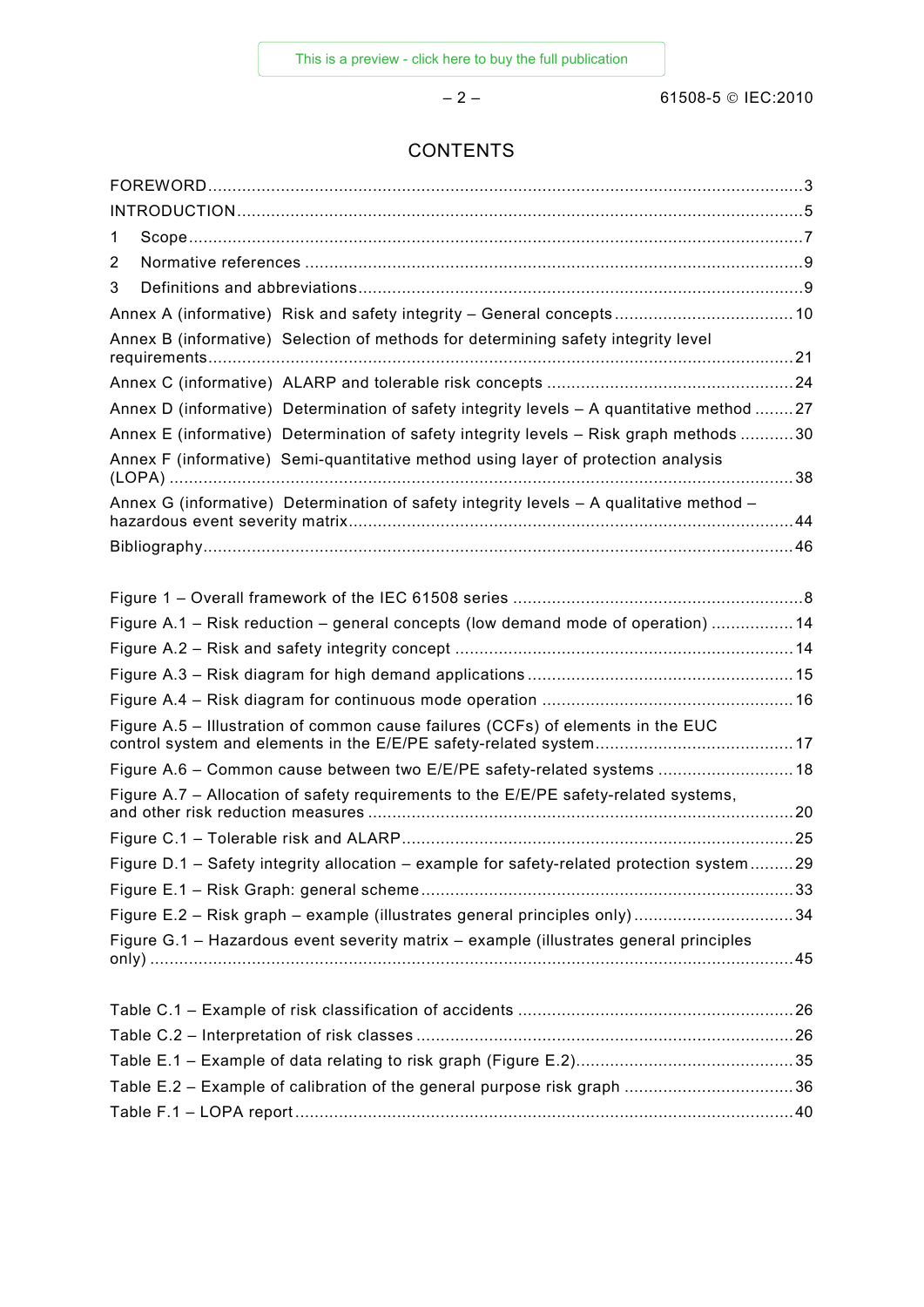<span id="page-2-0"></span> $61508-5$  © IFC: 2010 – 3 –

#### INTERNATIONAL ELECTROTECHNICAL COMMISSION  $\frac{1}{2}$  ,  $\frac{1}{2}$  ,  $\frac{1}{2}$  ,  $\frac{1}{2}$  ,  $\frac{1}{2}$  ,  $\frac{1}{2}$

#### **FUNCTIONAL SAFETY OF ELECTRICAL/ELECTRONIC/ PROGRAMMABLE ELECTRONIC SAFETY-RELATED SYSTEMS –**

#### **Part 5: Examples of methods for the determination of safety integrity levels**

#### FOREWORD

- 1) The International Electrotechnical Commission (IEC) is a worldwide organization for standardization comprising all national electrotechnical committees (IEC National Committees). The object of IEC is to promote international co-operation on all questions concerning standardization in the electrical and electronic fields. To this end and in addition to other activities, IEC publishes International Standards, Technical Specifications, Technical Reports, Publicly Available Specifications (PAS) and Guides (hereafter referred to as "IEC Publication(s)"). Their preparation is entrusted to technical committees; any IEC National Committee interested in the subject dealt with may participate in this preparatory work. International, governmental and nongovernmental organizations liaising with the IEC also participate in this preparation. IEC collaborates closely with the International Organization for Standardization (ISO) in accordance with conditions determined by agreement between the two organizations.
- 2) The formal decisions or agreements of IEC on technical matters express, as nearly as possible, an international consensus of opinion on the relevant subjects since each technical committee has representation from all interested IEC National Committees.
- 3) IEC Publications have the form of recommendations for international use and are accepted by IEC National Committees in that sense. While all reasonable efforts are made to ensure that the technical content of IEC Publications is accurate, IEC cannot be held responsible for the way in which they are used or for any misinterpretation by any end user.
- 4) In order to promote international uniformity, IEC National Committees undertake to apply IEC Publications transparently to the maximum extent possible in their national and regional publications. Any divergence between any IEC Publication and the corresponding national or regional publication shall be clearly indicated in the latter.
- 5) IEC itself does not provide any attestation of conformity. Independent certification bodies provide conformity assessment services and, in some areas, access to IEC marks of conformity. IEC is not responsible for any services carried out by independent certification bodies.
- 6) All users should ensure that they have the latest edition of this publication.
- 7) No liability shall attach to IEC or its directors, employees, servants or agents including individual experts and members of its technical committees and IEC National Committees for any personal injury, property damage or other damage of any nature whatsoever, whether direct or indirect, or for costs (including legal fees) and expenses arising out of the publication, use of, or reliance upon, this IEC Publication or any other IEC Publications.
- 8) Attention is drawn to the Normative references cited in this publication. Use of the referenced publications is indispensable for the correct application of this publication.
- 9) Attention is drawn to the possibility that some of the elements of this IEC Publication may be the subject of patent rights. IEC shall not be held responsible for identifying any or all such patent rights.

International Standard IEC 61508-5 has been prepared by subcommittee 65A: System aspects, of IEC technical committee 65: Industrial-process measurement, control and automation.

This second edition cancels and replaces the first edition published in 1998. This edition constitutes a technical revision.

This edition has been subject to a thorough review and incorporates many comments received at the various revision stages.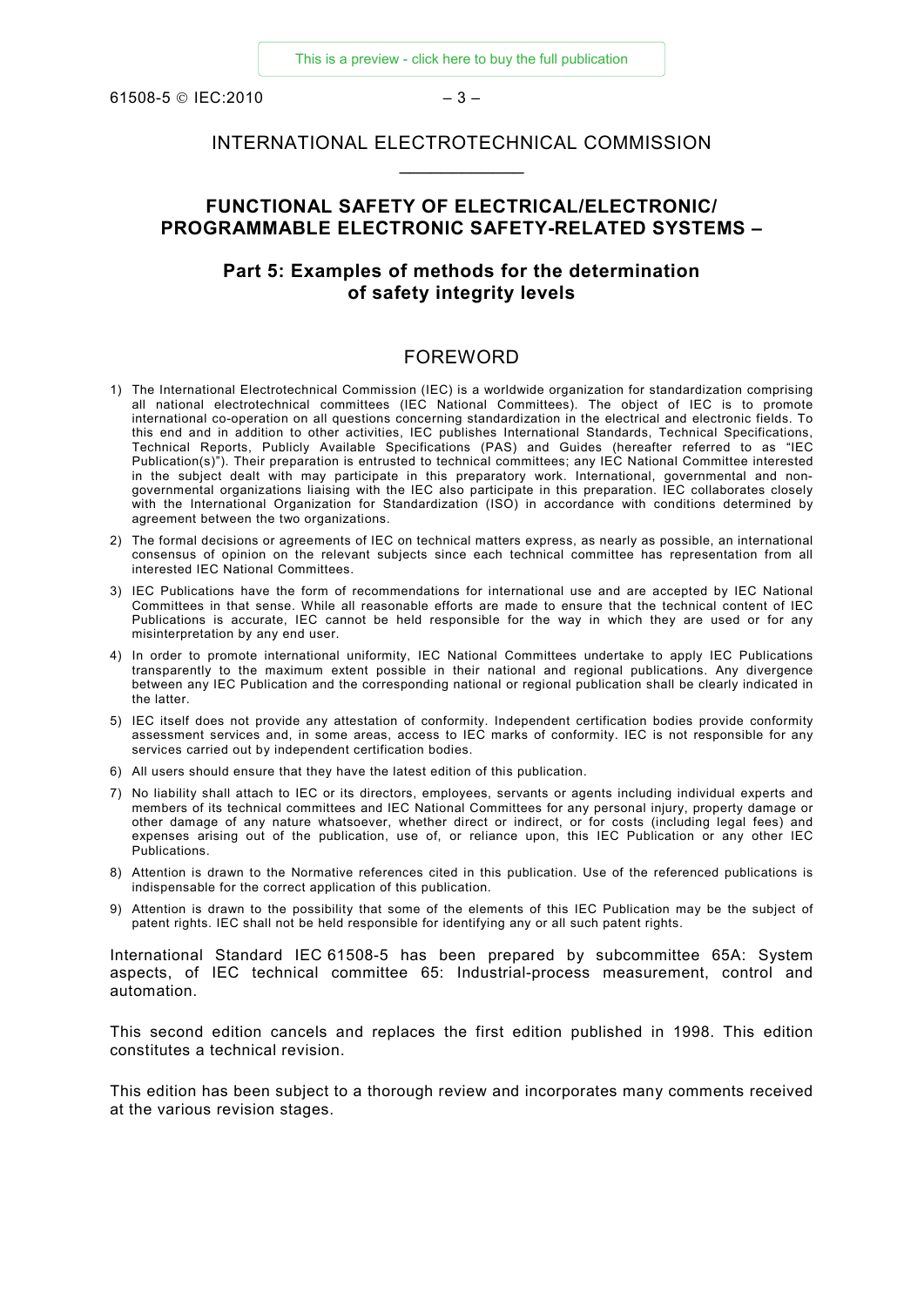$-4 - 61508 - 5 \circ \text{IEC:}2010$ 

The text of this standard is based on the following documents:

| <b>FDIS</b>  | Report on voting |
|--------------|------------------|
| 65A/552/FDIS | 65A/576/RVD      |

Full information on the voting for the approval of this standard can be found in the report on voting indicated in the above table.

This publication has been drafted in accordance with the ISO/IEC Directives, Part 2

A list of all parts of the IEC 61508 series, published under the general title *Functional safety of electrical / electronic / programmable electronic safety-related systems*, can be found on the IEC website.

The committee has decided that the contents of this publication will remain unchanged until the stability date indicated on the IEC web site under "http://webstore.iec.ch" in the data related to the specific publication. At this date, the publication will be

- reconfirmed,
- withdrawn,
- replaced by a revised edition, or
- amended.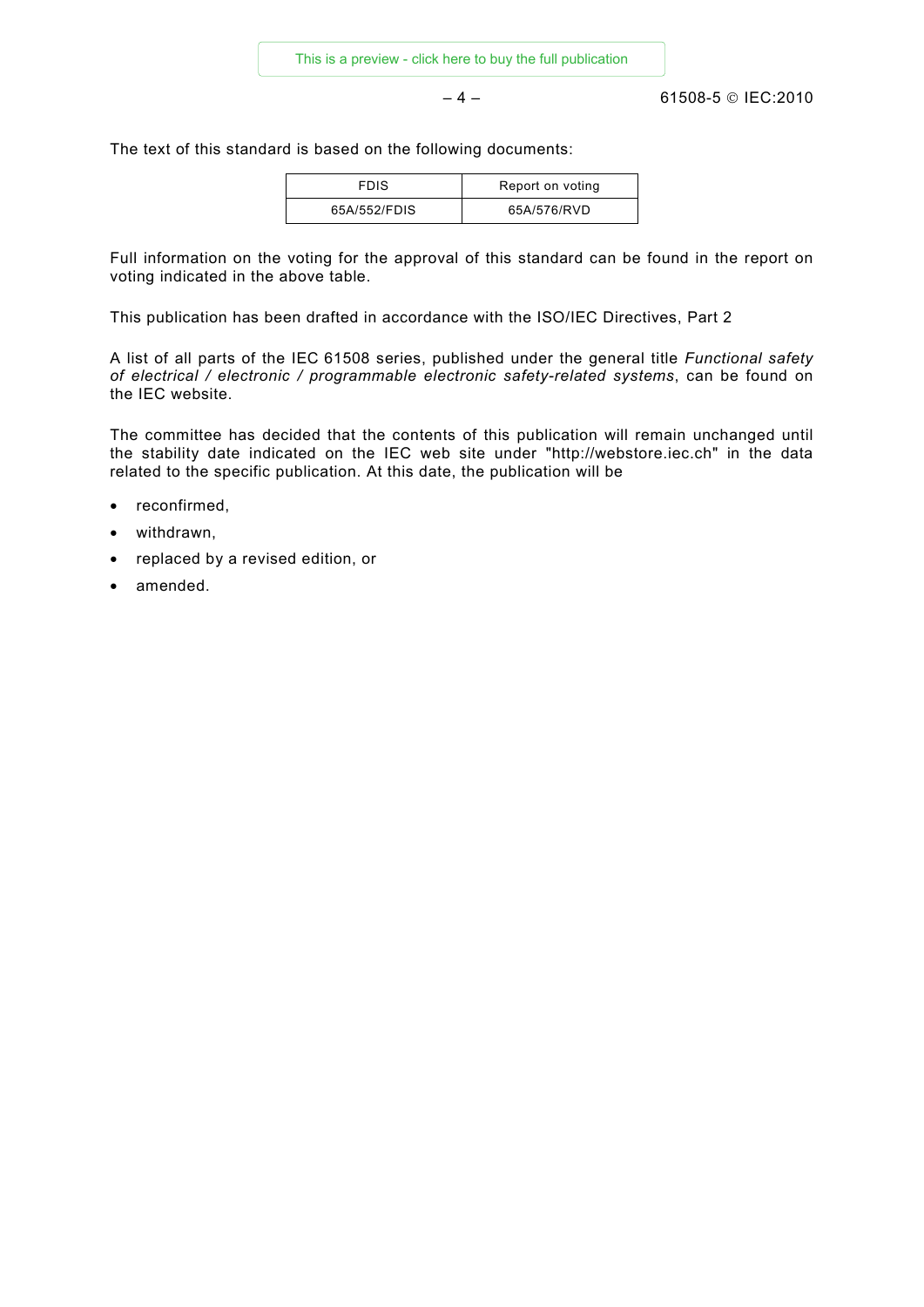<span id="page-4-0"></span> $61508-5$  © IFC: 2010 – 5 –

#### INTRODUCTION

Systems comprised of electrical and/or electronic elements have been used for many years to perform safety functions in most application sectors. Computer-based systems (generically referred to as programmable electronic systems) are being used in all application sectors to perform non-safety functions and, increasingly, to perform safety functions. If computer system technology is to be effectively and safely exploited, it is essential that those responsible for making decisions have sufficient guidance on the safety aspects on which to make these decisions.

This International Standard sets out a generic approach for all safety lifecycle activities for systems comprised of electrical and/or electronic and/or programmable electronic (E/E/PE) elements that are used to perform safety functions. This unified approach has been adopted in order that a rational and consistent technical policy be developed for all electrically-based safety-related systems. A major objective is to facilitate the development of product and application sector international standards based on the IEC 61508 series.

NOTE 1 Examples of product and application sector international standards based on the IEC 61508 series are given in the Bibliography (see references [1], [2] and [3]).

In most situations, safety is achieved by a number of systems which rely on many technologies (for example mechanical, hydraulic, pneumatic, electrical, electronic, programmable electronic). Any safety strategy must therefore consider not only all the elements within an individual system (for example sensors, controlling devices and actuators) but also all the safety-related systems making up the total combination of safety-related systems. Therefore, while this International Standard is concerned with E/E/PE safety-related systems, it may also provide a framework within which safety-related systems based on other technologies may be considered.

It is recognized that there is a great variety of applications using E/E/PE safety-related systems in a variety of application sectors and covering a wide range of complexity, hazard and risk potentials. In any particular application, the required safety measures will be dependent on many factors specific to the application. This International Standard, by being generic, will enable such measures to be formulated in future product and application sector international standards and in revisions of those that already exist.

This International Standard

- considers all relevant overall, E/E/PE system and software safety lifecycle phases (for example, from initial concept, though design, implementation, operation and maintenance to decommissioning) when E/E/PE systems are used to perform safety functions;
- has been conceived with a rapidly developing technology in mind; the framework is sufficiently robust and comprehensive to cater for future developments;
- enables product and application sector international standards, dealing with E/E/PE safety-related systems, to be developed; the development of product and application sector international standards, within the framework of this standard, should lead to a high level of consistency (for example, of underlying principles, terminology etc.) both within application sectors and across application sectors; this will have both safety and economic benefits;
- provides a method for the development of the safety requirements specification necessary to achieve the required functional safety for E/E/PE safety-related systems;
- adopts a risk-based approach by which the safety integrity requirements can be determined;
- introduces safety integrity levels for specifying the target level of safety integrity for the safety functions to be implemented by the E/E/PE safety-related systems;

NOTE 2 The standard does not specify the safety integrity level requirements for any safety function, nor does it mandate how the safety integrity level is determined. Instead it provides a risk-based conceptual framework and example techniques.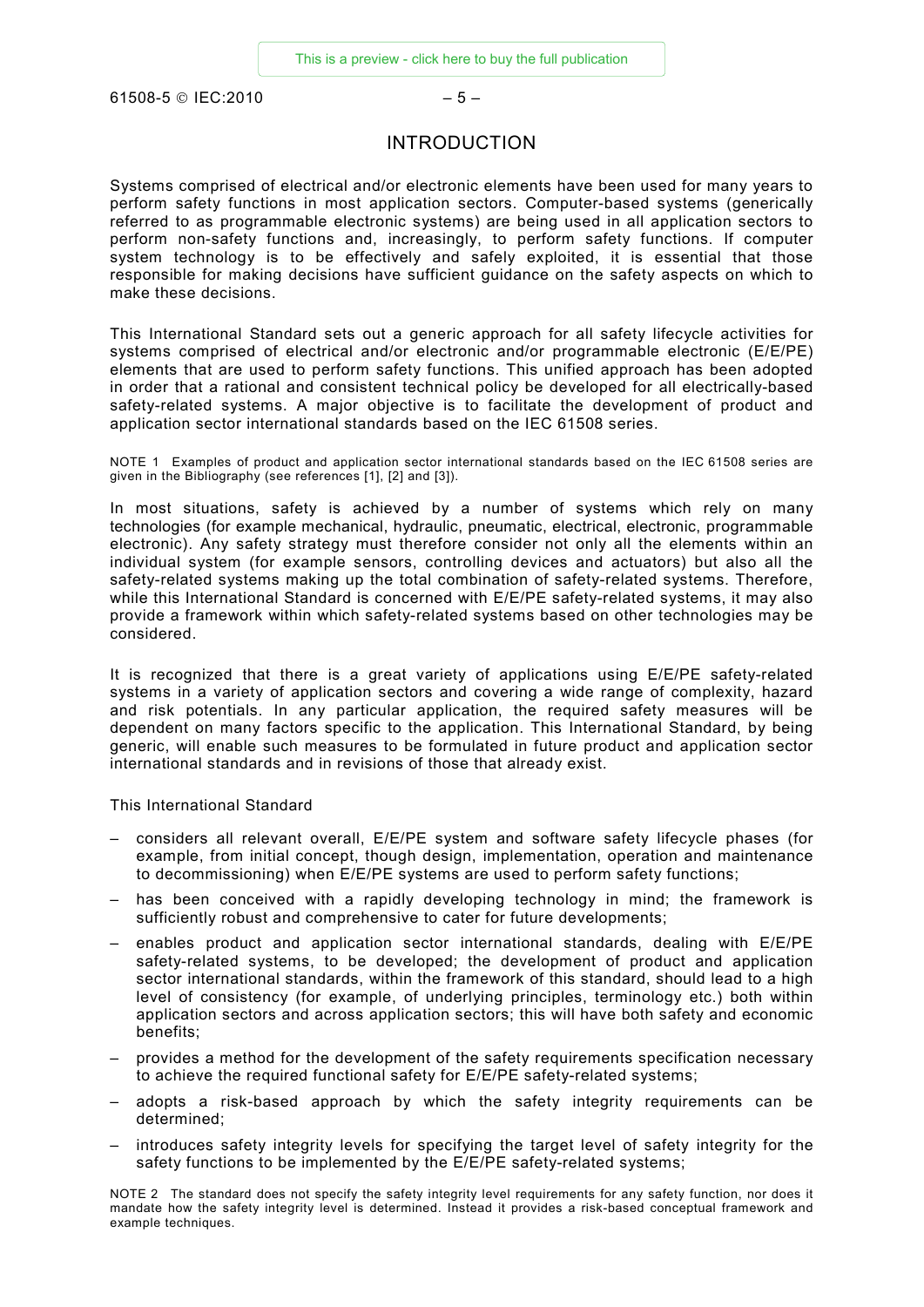$-6 - 6$  61508-5 © IEC:2010

- sets target failure measures for safety functions carried out by E/E/PE safety-related systems, which are linked to the safety integrity levels;
- sets a lower limit on the target failure measures for a safety function carried out by a single E/E/PE safety-related system. For E/E/PE safety-related systems operating in
	- a low demand mode of operation, the lower limit is set at an average probability of a dangerous failure on demand of 10–5;
	- a high demand or a continuous mode of operation, the lower limit is set at an average frequency of a dangerous failure of  $10^{-9}$  [h<sup>-1</sup>];
- NOTE 3 A single E/E/PE safety-related system does not necessarily mean a single-channel architecture.

NOTE 4 It may be possible to achieve designs of safety-related systems with lower values for the target safety integrity for non-complex systems, but these limits are considered to represent what can be achieved for relatively complex systems (for example programmable electronic safety-related systems) at the present time.

- sets requirements for the avoidance and control of systematic faults, which are based on experience and judgement from practical experience gained in industry. Even though the probability of occurrence of systematic failures cannot in general be quantified the standard does, however, allow a claim to be made, for a specified safety function, that the target failure measure associated with the safety function can be considered to be achieved if all the requirements in the standard have been met;
- introduces systematic capability which applies to an element with respect to its confidence that the systematic safety integrity meets the requirements of the specified safety integrity level;
- adopts a broad range of principles, techniques and measures to achieve functional safety for E/E/PE safety-related systems, but does not explicitly use the concept of fail safe However**,** the concepts of "fail safe" and "inherently safe" principles may be applicable and adoption of such concepts is acceptable providing the requirements of the relevant clauses in the standard are met.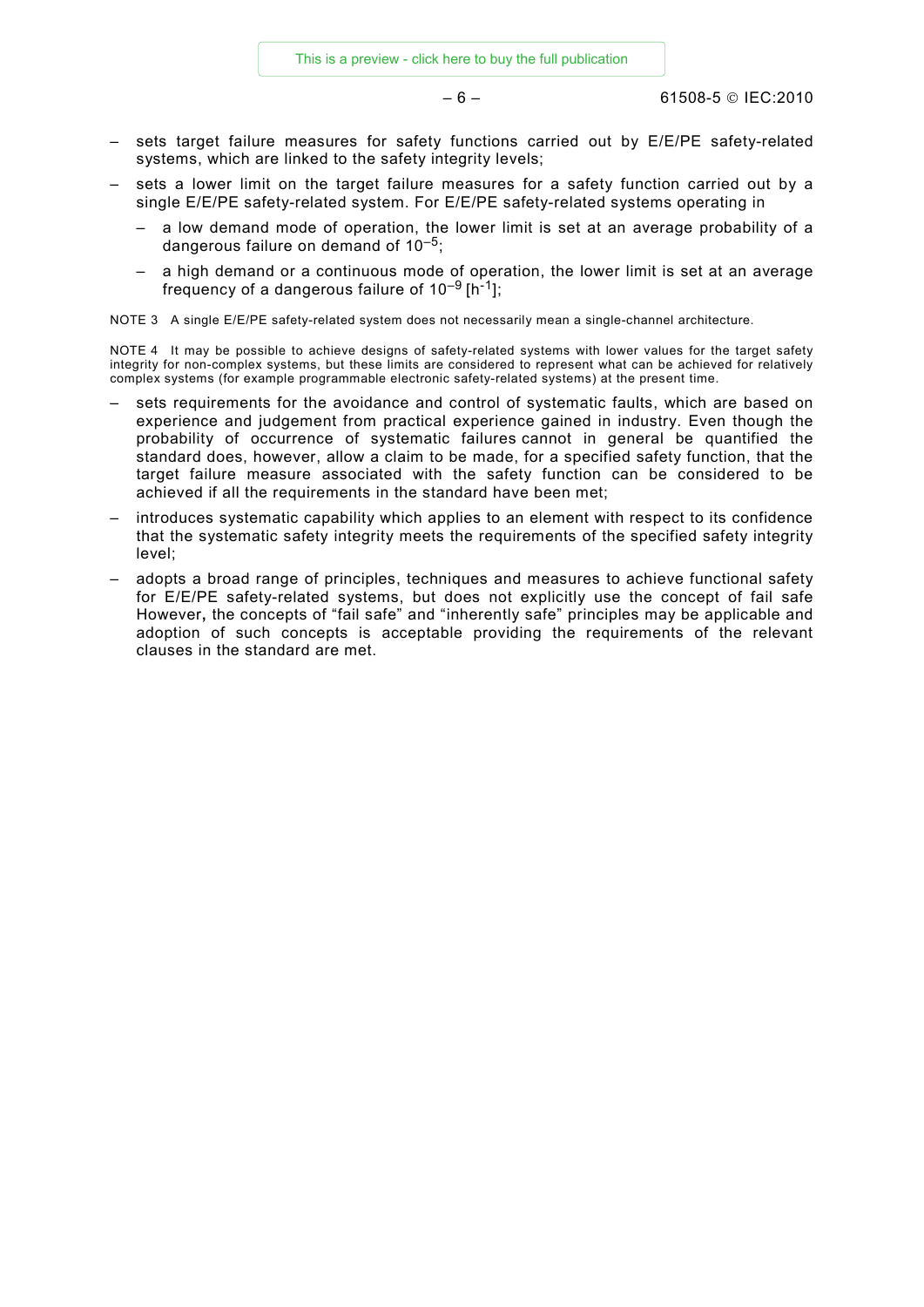<span id="page-6-0"></span> $61508 - 5 \odot 1FC:2010$   $-7 -$ 

#### **FUNCTIONAL SAFETY OF ELECTRICAL/ELECTRONIC/ PROGRAMMABLE ELECTRONIC SAFETY-RELATED SYSTEMS –**

#### **Part 5: Examples of methods for the determination of safety integrity levels**

#### **1 Scope**

- **1.1** This part of IEC 61508 provides information on
- the underlying concepts of risk and the relationship of risk to safety integrity (see Annex  $A$ );
- a number of methods that will enable the safety integrity levels for the E/E/PE safetyrelated systems to be determined (see Annexes C, D, E, F and G).

The method selected will depend upon the application sector and the specific circumstances under consideration. Annexes C, D, E, F and G illustrate quantitative and qualitative approaches and have been simplified in order to illustrate the underlying principles. These annexes have been included to illustrate the general principles of a number of methods but do not provide a definitive account. Those intending to apply the methods indicated in these annexes should consult the source material referenced.

NOTE For more information on the approaches illustrated in Annexes B, and E, see references [5] and [8] in the Bibliography. See also reference [6] in the Bibliography for a description of an additional approach.

**1.2** IEC 61508-1, IEC 61508-2, IEC 61508-3 and IEC 61508-4 are basic safety publications, although this status does not apply in the context of low complexity E/E/PE safety-related systems (see 3.4.3 of IEC 61508-4). As basic safety publications, they are intended for use by technical committees in the preparation of standards in accordance with the principles contained in IEC Guide 104 and ISO/IEC Guide 51. IEC 61508-1, IEC 61508-2, IEC 61508-3 and IEC 61508-4 are also intended for use as stand-alone publications. The horizontal safety function of this international standard does not apply to medical equipment in compliance with the IEC 60601 series.

**1.3** One of the responsibilities of a technical committee is, wherever applicable, to make use of basic safety publications in the preparation of its publications. In this context, the requirements, test methods or test conditions of this basic safety publication will not apply unless specifically referred to or included in the publications prepared by those technical committees.

**1.4** Figure 1 shows the overall framework of the IEC 61508 series and indicates the role that IEC 61508-5 plays in the achievement of functional safety for E/E/PE safety-related systems.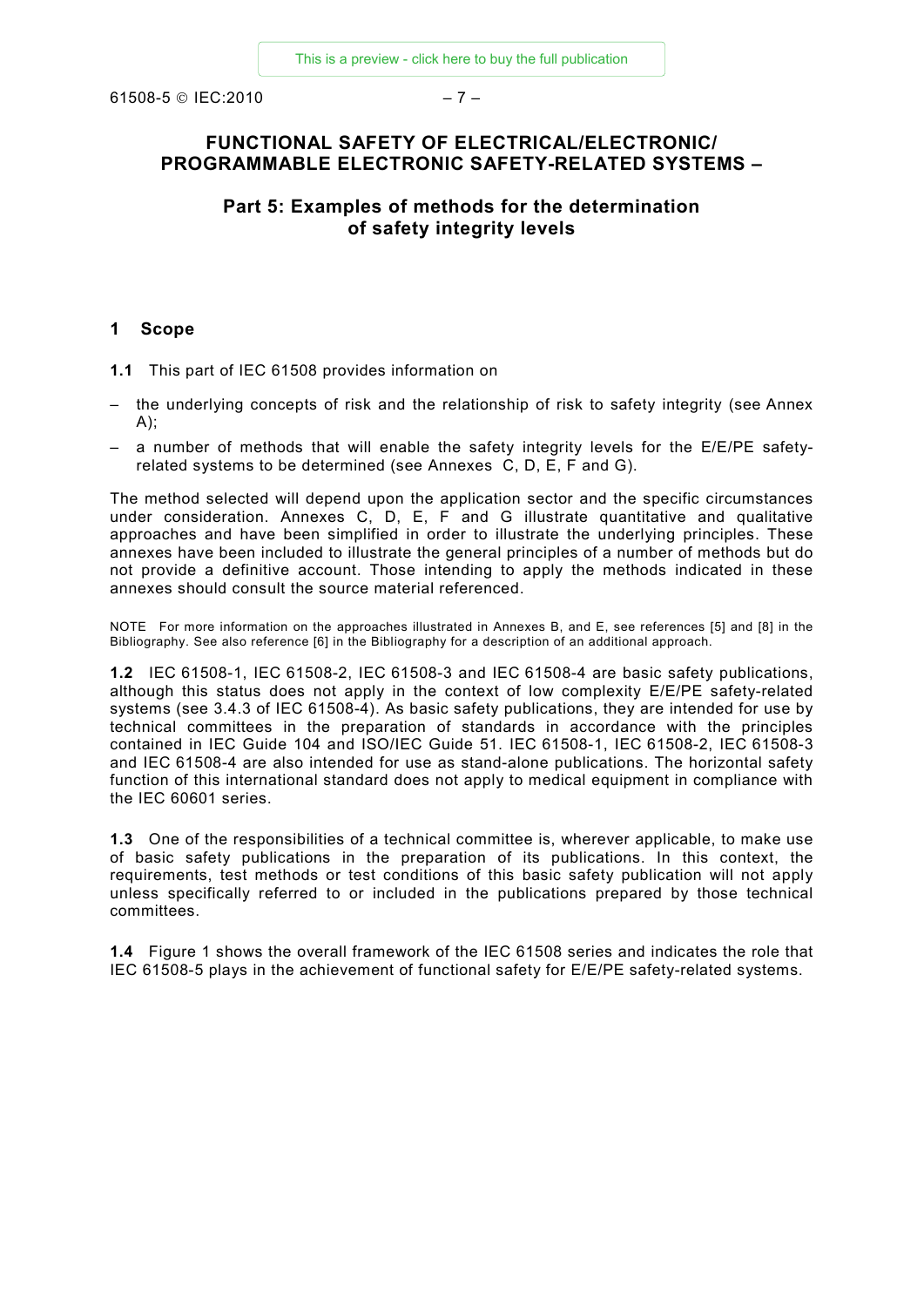[This is a preview - click here to buy the full publication](https://webstore.iec.ch/publication/5519&preview=1)

<span id="page-7-0"></span>

**Figure 1 – Overall framework of the IEC 61508 series**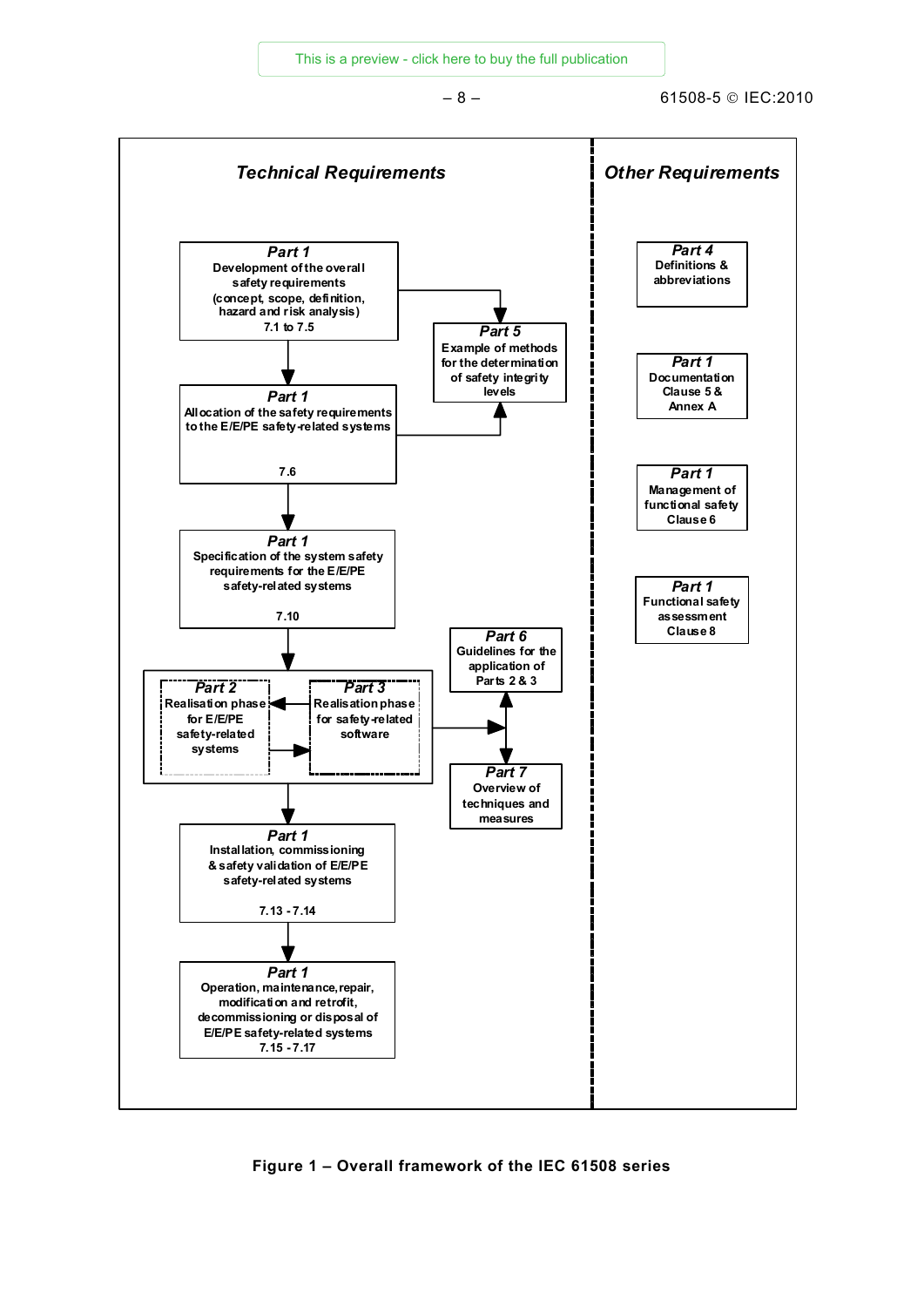<span id="page-8-0"></span> $61508 - 5$  © IEC:2010 – 9 –

#### **2 Normative references**

The following referenced documents are indispensable for the application of this document. For dated references, only the edition cited applies. For undated references, the latest edition of the referenced document (including any amendments) applies.

IEC 61508-1:2010, *Functional safety of electrical/electronic/programmable electronic safetyrelated systems – Part 1: General requirements* 

IEC 61508-4:2010, *Functional safety of electrical/electronic/programmable electronic safetyrelated systems – Part 4: Definitions and abbreviations*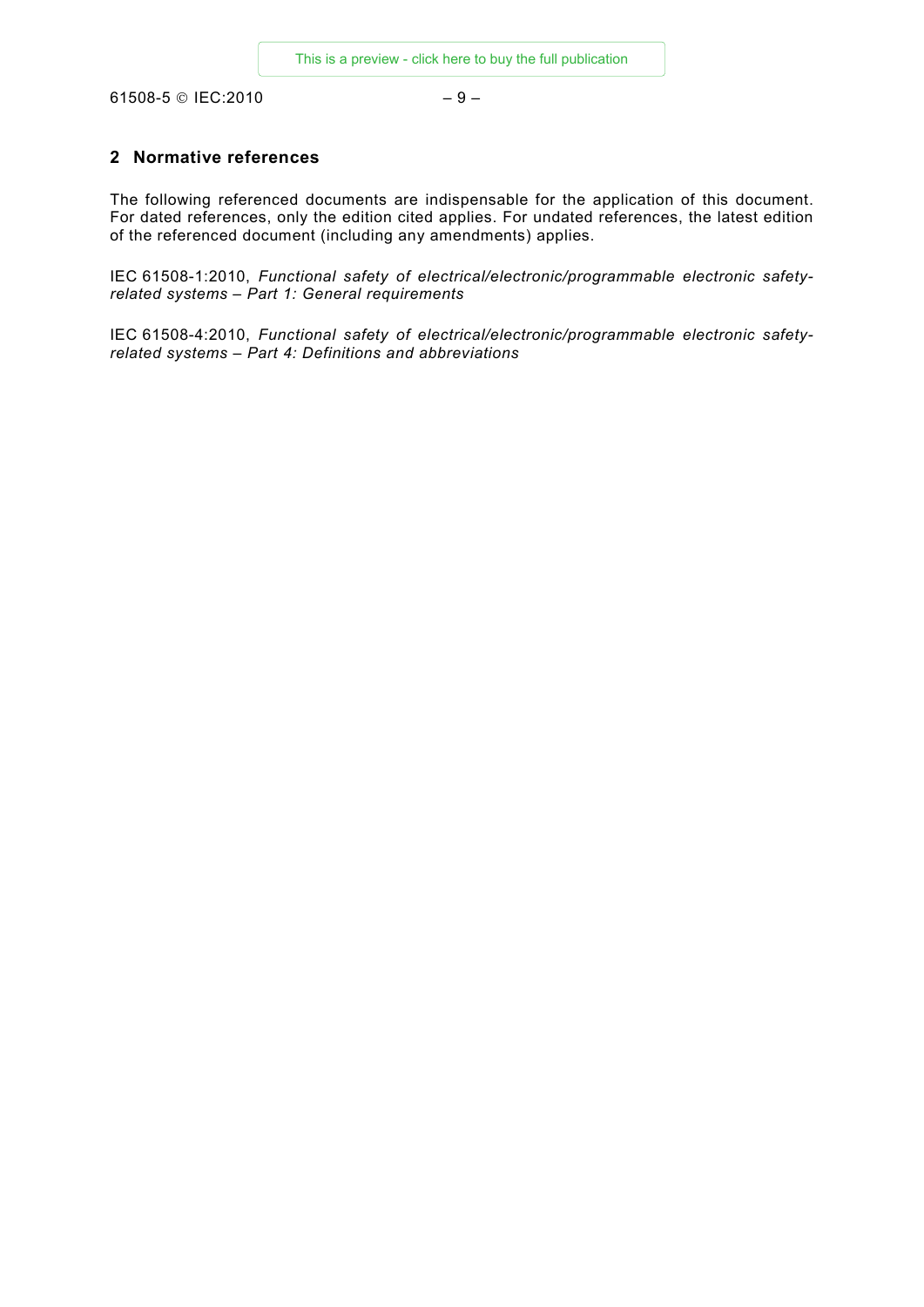### SOMMAIRE

| 1 |                                                                                                                                                                            |  |
|---|----------------------------------------------------------------------------------------------------------------------------------------------------------------------------|--|
| 2 |                                                                                                                                                                            |  |
| 3 |                                                                                                                                                                            |  |
|   | Annexe A (informative) Risques et intégrité de sécurité - Concepts généraux 56                                                                                             |  |
|   | Annexe B (informative) Sélection des méthodes de détermination des exigences                                                                                               |  |
|   |                                                                                                                                                                            |  |
|   | Annexe D (informative) Détermination des niveaux d'intégrité de sécurité – Une                                                                                             |  |
|   | Annexe E (informative) Détermination des niveaux d'intégrité de sécurité – Méthodes                                                                                        |  |
|   | Annexe F (informative) Méthode semi-quantitative utilisant l'analyse des couches de                                                                                        |  |
|   | Annexe G (informative) Détermination des niveaux d'intégrité de sécurité – Une                                                                                             |  |
|   |                                                                                                                                                                            |  |
|   |                                                                                                                                                                            |  |
|   | Figure A.1 - Réduction de risque - concepts généraux (mode de fonctionnement faible                                                                                        |  |
|   |                                                                                                                                                                            |  |
|   | Figure A.3 - Diagramme de risque pour des applications en mode sollicitation élevée62                                                                                      |  |
|   | Figure A.4 - Diagramme de risque en mode de fonctionnement continu  63                                                                                                     |  |
|   | Figure A.5 – Illustration des défaillances de cause commune (CCF) des éléments dans<br>le système de commande de l'EUC et des éléments dans le système E/E/PE relatif à la |  |
|   | Figure A.6 - Cause commune entre deux systèmes E/E/PE relatifs à la sécurité 65                                                                                            |  |
|   | Figure A.7 - Allocation des exigences de sécurité aux systèmes E/E/PE relatifs à la                                                                                        |  |
|   |                                                                                                                                                                            |  |
|   | Figure D.1 - Allocation de l'intégrité de sécurité - exemple pour un système de                                                                                            |  |
|   |                                                                                                                                                                            |  |
|   | Figure E.2 - Graphe de risque - exemple (illustre seulement les principes généraux) 83                                                                                     |  |
|   | Figure G.1 - Matrice de gravité des événements dangereux - exemple (illustre                                                                                               |  |
|   | Tableau C.1 – Exemple de classement des accidents en fonction des risques 75                                                                                               |  |
|   |                                                                                                                                                                            |  |
|   | Tableau E.1 - Exemple de données relatives à un graphe de risque (Figure E.2) 84                                                                                           |  |
|   | Tableau E.2 - Exemple d'étalonnage du graphe de risque d'usage général  85                                                                                                 |  |
|   |                                                                                                                                                                            |  |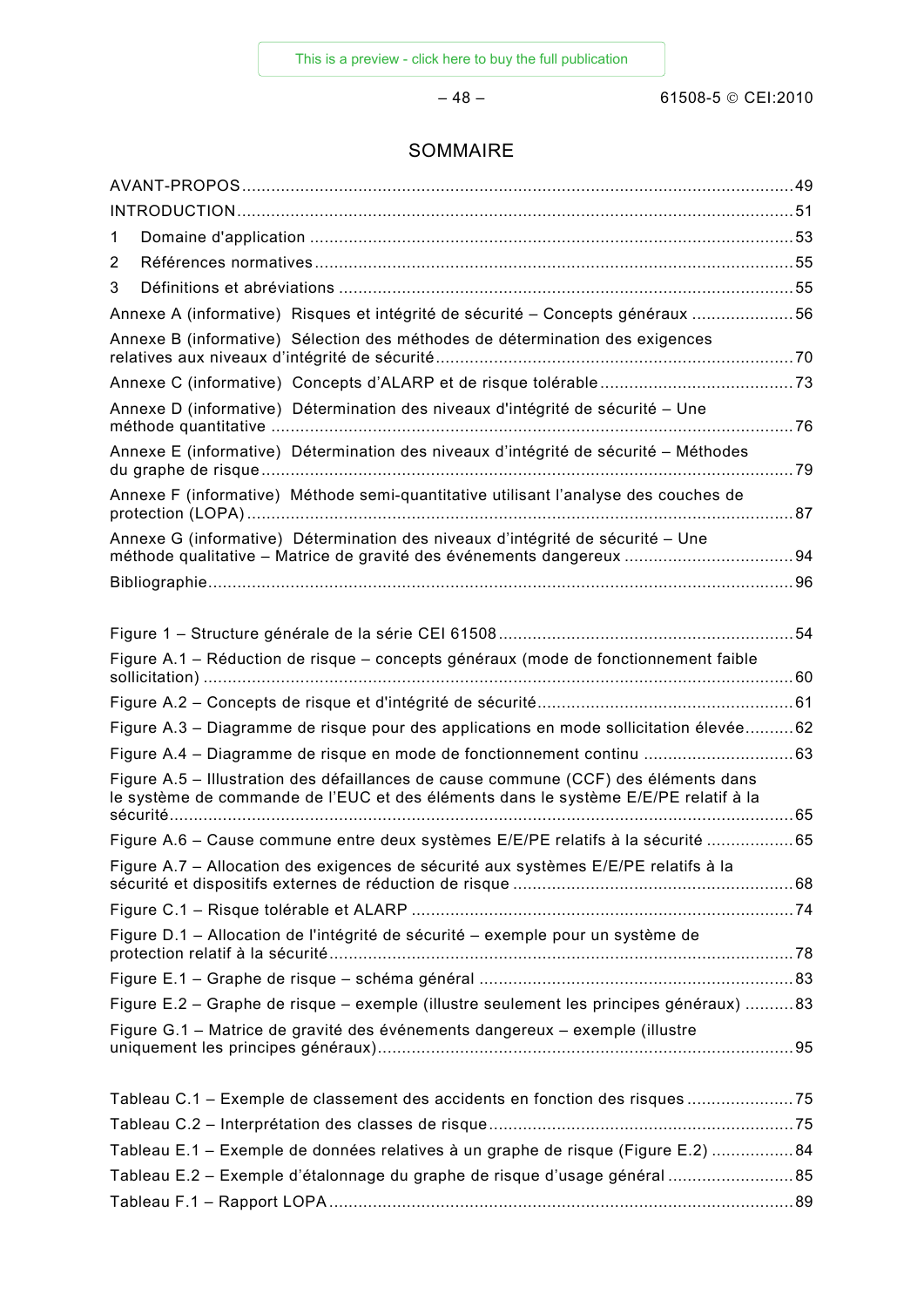<span id="page-10-0"></span> $61508 - 5 \circ \text{CE}$ :2010 – 49 –

#### COMMISSION ÉLECTROTECHNIQUE INTERNATIONALE  $\frac{1}{2}$  ,  $\frac{1}{2}$  ,  $\frac{1}{2}$  ,  $\frac{1}{2}$  ,  $\frac{1}{2}$  ,  $\frac{1}{2}$

#### **SÉCURITÉ FONCTIONNELLE DES SYSTÈMES ÉLECTRIQUES/ÉLECTRONIQUES/ÉLECTRONIQUES PROGRAMMABLES RELATIFS À LA SÉCURITÉ –**

#### **Partie 5: Exemples de méthodes pour la détermination des niveaux d'intégrité de sécurité**

#### AVANT-PROPOS

- 1) La Commission Electrotechnique Internationale (CEI) est une organisation mondiale de normalisation composée de l'ensemble des comités électrotechniques nationaux (Comités nationaux de la CEI). La CEI a pour objet de favoriser la coopération internationale pour toutes les questions de normalisation dans les domaines de l'électricité et de l'électronique. A cet effet, la CEI – entre autres activités – publie des Normes internationales, des Spécifications techniques, des Rapports techniques, des Spécifications accessibles au public (PAS) et des Guides (ci-après dénommés "Publication(s) de la CEI"). Leur élaboration est confiée à des comités d'études, aux travaux desquels tout Comité national intéressé par le sujet traité peut participer. Les organisations internationales, gouvernementales et non gouvernementales, en liaison avec la CEI, participent également aux travaux. La CEI collabore étroitement avec l'Organisation Internationale de Normalisation (ISO), selon des conditions fixées par accord entre les deux organisations.
- 2) Les décisions ou accords officiels de la CEI concernant les questions techniques représentent, dans la mesure du possible, un accord international sur les sujets étudiés, étant donné que les Comités nationaux de la CEI intéressés sont représentés dans chaque comité d'études.
- 3) Les Publications de la CEI se présentent sous la forme de recommandations internationales et sont agréées comme telles par les Comités nationaux de la CEI. Tous les efforts raisonnables sont entrepris afin que la CEI s'assure de l'exactitude du contenu technique de ses publications; la CEI ne peut pas être tenue responsable de l'éventuelle mauvaise utilisation ou interprétation qui en est faite par un quelconque utilisateur final.
- 4) Dans le but d'encourager l'uniformité internationale, les Comités nationaux de la CEI s'engagent, dans toute la mesure possible, à appliquer de façon transparente les Publications de la CEI dans leurs publications nationales et régionales. Toutes divergences entre toutes Publications de la CEI et toutes publications nationales ou régionales correspondantes doivent être indiquées en termes clairs dans ces dernières.
- 5) La CEI elle-même ne fournit aucune attestation de conformité. Des organismes de certification indépendants fournissent des services d'évaluation de conformité et, dans certains secteurs, accèdent aux marques de conformité de la CEI. La CEI n'est responsable d'aucun des services effectués par les organismes de certification indépendants.
- 6) Tous les utilisateurs doivent s'assurer qu'ils sont en possession de la dernière édition de cette publication.
- 7) Aucune responsabilité ne doit être imputée à la CEI, à ses administrateurs, employés, auxiliaires ou mandataires, y compris ses experts particuliers et les membres de ses comités d'études et des Comités nationaux de la CEI, pour tout préjudice causé en cas de dommages corporels et matériels, ou de tout autre dommage de quelque nature que ce soit, directe ou indirecte, ou pour supporter les coûts (y compris les frais de justice) et les dépenses découlant de la publication ou de l'utilisation de cette Publication de la CEI ou de toute autre Publication de la CEI, ou au crédit qui lui est accordé.
- 8) L'attention est attirée sur les références normatives citées dans cette publication. L'utilisation de publications référencées est obligatoire pour une application correcte de la présente publication.
- 9) L'attention est attirée sur le fait que certains des éléments de la présente Publication de la CEI peuvent faire l'objet de droits de propriété intellectuelle ou de droits analogues. La CEI ne saurait être tenue pour responsable de ne pas avoir identifié de tels droits de propriété et de ne pas avoir signalé leur existence.

La Norme internationale CEI 61508-5 a été établie par le sous-comité 65A: Aspects systèmes, du comité d'études 65 de la CEI: Mesure, commande et automation dans les processus industriels.

Cette deuxième édition annule et remplace la première édition publiée en 1998 dont elle constitue une révision technique.

La présente édition a fait l'objet d'une révision approfondie et intègre de nombreux commentaires reçus lors des différentes phases de révision.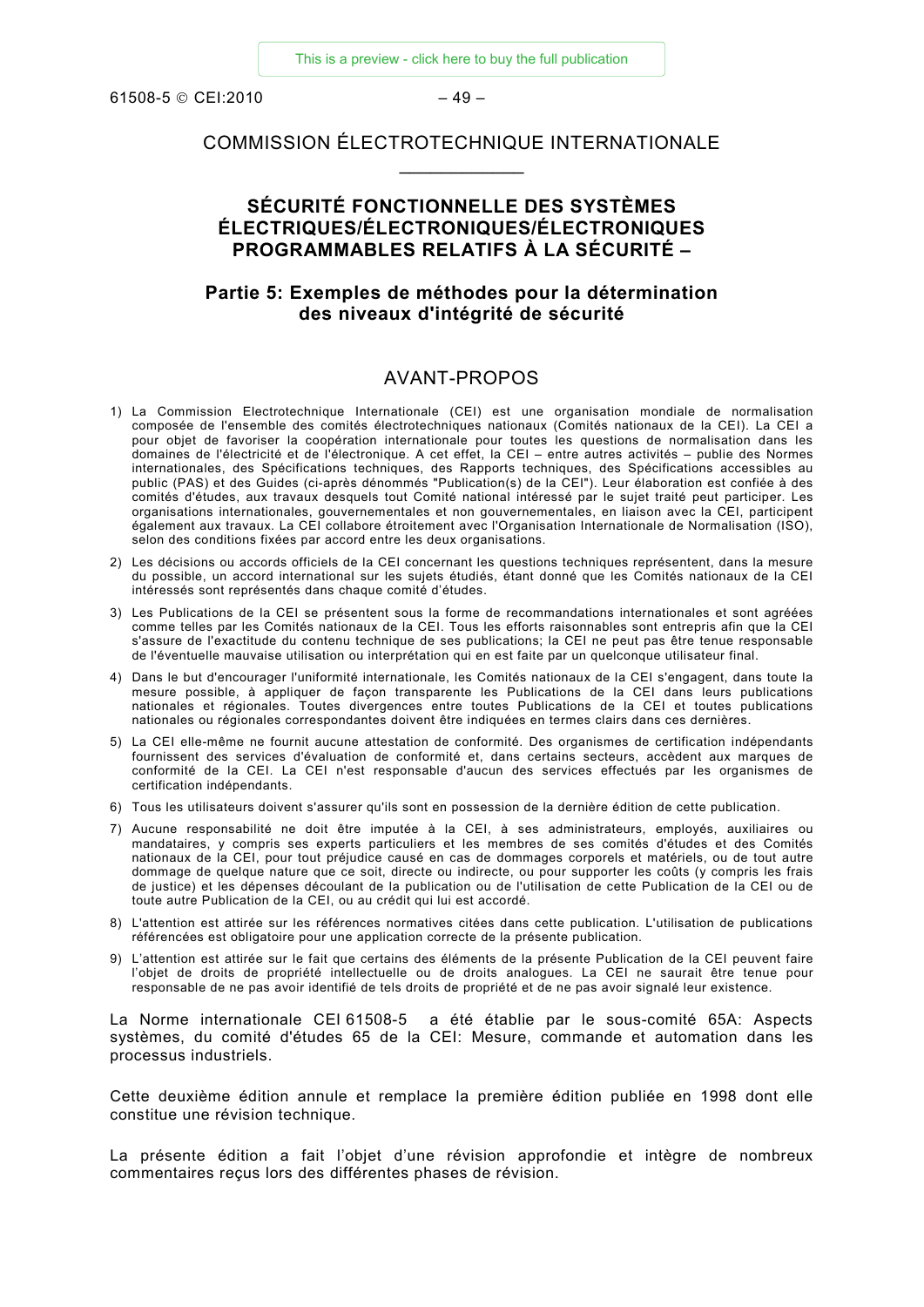– 50 – 61508-5 © CEI:2010

Le texte de cette norme est issu des documents suivants:

| <b>FDIS</b>  | Rapport de vote |
|--------------|-----------------|
| 65A/552/FDIS | 65A/576/RVD     |

Le rapport de vote indiqué dans le tableau ci-dessus donne toute information sur le vote ayant abouti à l'approbation de cette norme.

Cette publication a été rédigée selon les Directives ISO/CEI, Partie 2.

Une liste de toutes les parties de la série CEI 61508, présentées sous le titre général *Sécurité fonctionnelle des systèmes électriques / électroniques / électroniques programmables relatifs à la sécurité*, peut être consultée sur le site web de la CEI.

Le comité a décidé que le contenu de cette publication ne sera pas modifié avant la date de stabilité indiquée sur le site web de la CEI sous "http://webstore.iec.ch" dans les données relatives à la publication recherchée. A cette date, la publication sera

- reconduite,
- supprimée,
- remplacée par une édition révisée, ou
- amendée.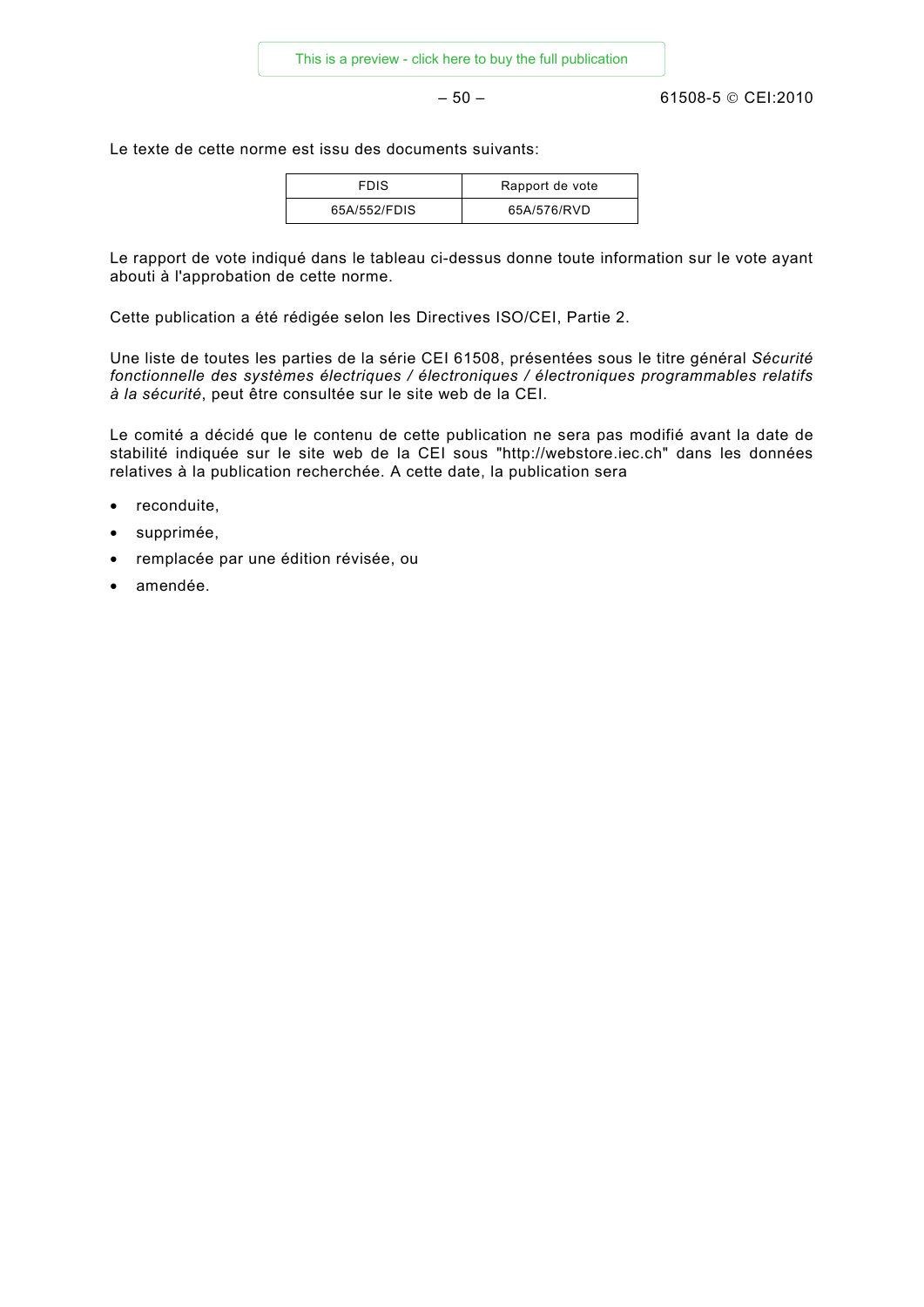<span id="page-12-0"></span> $61508-5$  © CFI:2010 – 51 –

#### INTRODUCTION

Les systèmes comprenant des composants électriques et/ou électroniques sont utilisés depuis de nombreuses années pour exécuter des fonctions relatives à la sécurité dans la plupart des secteurs d'application. Des systèmes à base d'informatique (dénommés de manière générique systèmes électroniques programmables) sont utilisés dans tous les secteurs d'application pour exécuter des fonctions non relatives à la sécurité, mais aussi de plus en plus souvent relatives à la sécurité. Si l'on veut exploiter efficacement et en toute sécurité la technologie des systèmes informatiques, il est indispensable de fournir à tous les responsables suffisamment d'éléments relatifs à la sécurité pour les guider dans leurs prises de décisions.

La présente Norme internationale présente une approche générique de toutes les activités liées au cycle de vie de sécurité de systèmes électriques et/ou électroniques et/ou électroniques programmables (E/E/PE) qui sont utilisés pour réaliser des fonctions de sécurité. Cette approche unifiée a été adoptée afin de développer une politique technique rationnelle et cohérente concernant tous les systèmes électriques relatifs à la sécurité. Un objectif principal de cette approche est de faciliter le développement de normes internationales de produit et d'application sectorielle basées sur la série CEI 61508.

NOTE 1 Des exemples de normes internationales de produit et d'application sectorielle basées sur la série CEI 61508 sont donnés dans la Bibliographie (voir références [1], [2] et [3]).

Dans la plupart des cas, la sécurité est obtenue par un certain nombre de systèmes fondés sur diverses technologies (par exemple mécanique, hydraulique, pneumatique, électrique, électronique, électronique programmable). En conséquence, toute stratégie de sécurité doit non seulement prendre en compte tous les éléments d'un système individuel (par exemple, les capteurs, les appareils de commande et les actionneurs), mais également prendre en considération tous les systèmes relatifs à la sécurité comme des éléments individuels d'un ensemble complexe. Par conséquent, la présente Norme internationale, bien que traitant des systèmes E/E/PE relatifs à la sécurité, peut aussi fournir un cadre de sécurité susceptible de concerner les systèmes relatifs à la sécurité basés sur d'autres technologies.

Il est admis qu'il existe une grande variété d'applications utilisant des systèmes E/E/PE relatifs à la sécurité dans un grand nombre de secteurs, et couvrant un large éventail de complexité et de potentiel de dangers et de risques. Pour chaque application particulière, les mesures de sécurité requises dépendent de nombreux facteurs propres à l'application. La présente Norme internationale, de par son caractère général, rend désormais possible la prescription de ces mesures dans les futures normes internationales de produit et d'application sectorielle, ainsi que dans les révisions des normes déjà existantes.

La présente Norme internationale

- concerne toutes les phases appropriées du cycle de vie de sécurité global des systèmes E/E/PE et du logiciel (par exemple, depuis le concept initial, en passant par la conception, l'installation, l'exploitation et la maintenance, jusqu'à la mise hors service) lorsque les systèmes E/E/PE permettent d'exécuter des fonctions de sécurité,
- a été élaborée dans le souci de la prise en compte de l'évolution rapide des technologies; le cadre fourni par la présente Norme internationale est suffisamment solide et étendu pour pourvoir aux évolutions futures,
- permet l'élaboration de normes internationales de produit et d'application sectorielle concernant les systèmes E/E/PE relatifs à la sécurité; il convient que l'élaboration de normes internationales de produit et d'application sectorielle dans le cadre de la présente norme, permette d'atteindre un haut niveau de cohérence (par exemple, pour ce qui est des principes sous-jacents, de la terminologie, etc.) à la fois au sein de chaque secteur d'application, et d'un secteur à l'autre. La conséquence en sera une amélioration en termes de sécurité et de gains économiques,
- fournit une méthode de définition d'une spécification des exigences de sécurité nécessaire pour obtenir la sécurité fonctionnelle requise des systèmes E/E/PE relatifs à la sécurité,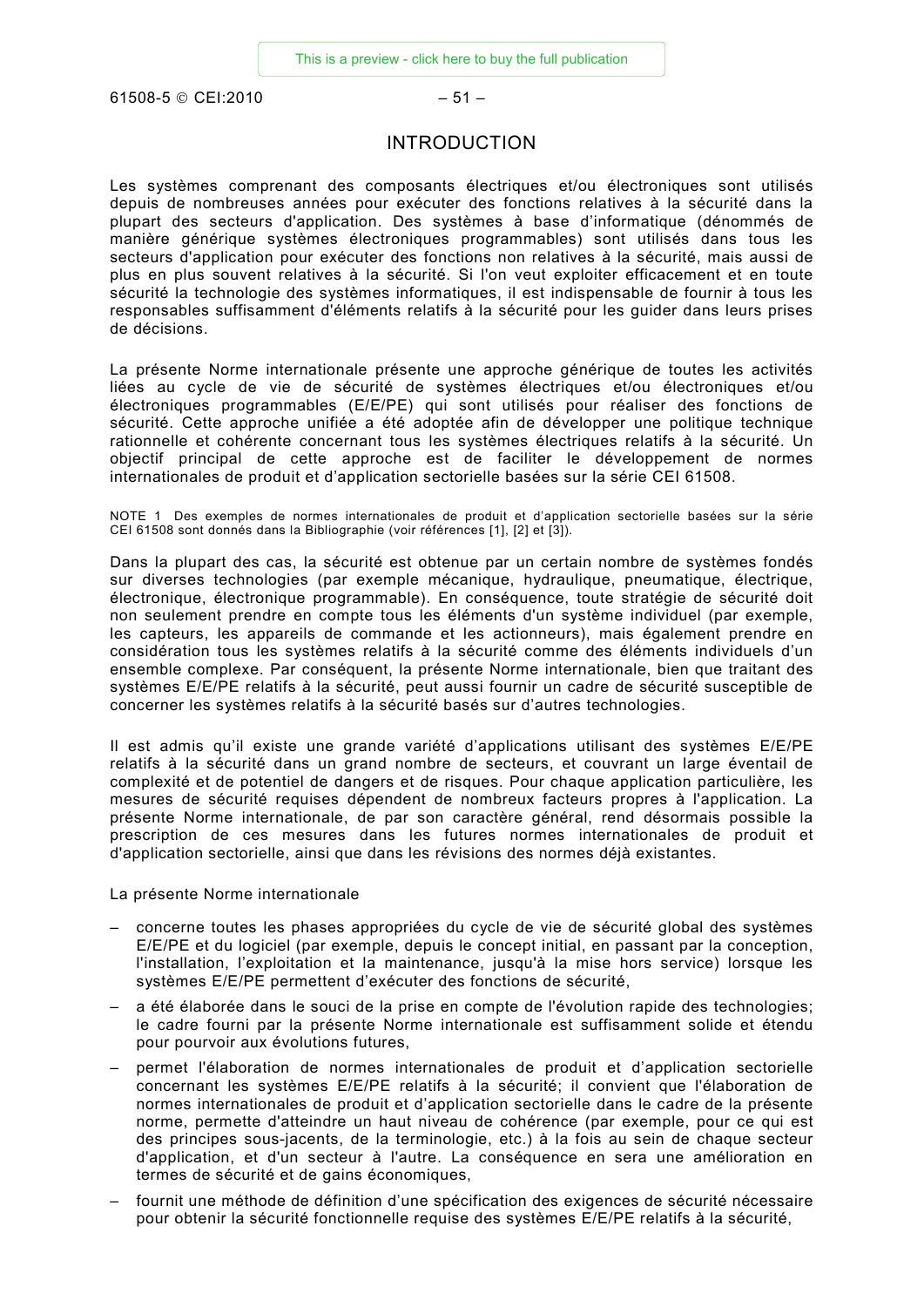– 52 – 61508-5 © CEI:2010

- adopte une approche basée sur les risques qui permet de déterminer les exigences en matière d'intégrité de sécurité,
- introduit les niveaux d'intégrité de sécurité pour la spécification du niveau cible d'intégrité de sécurité des fonctions de sécurité devant être réalisées par les systèmes E/E/PE relatifs à la sécurité,

NOTE 2 La norme ne spécifie aucune exigence de niveau d'intégrité de sécurité pour aucune fonction de sécurité, ni comment le niveau d'intégrité de sécurité est déterminé. Elle fournit en revanche un cadre conceptuel basé sur les risques, ainsi que des exemples de méthodes.

- fixe des objectifs chiffrés de défaillance pour les fonctions de sécurité exécutées par les systèmes E/E/PE relatifs à la sécurité, qui sont en rapport avec les niveaux d'intégrité de sécurité,
- fixe une limite inférieure pour les objectifs chiffrés de défaillance pour une fonction de sécurité exécutée par un système E/E/PE relatif à la sécurité unique. Pour des systèmes E/E/PE relatifs à la sécurité fonctionnant
	- en mode de fonctionnement à faible sollicitation, la limite inférieure est fixée pour une probabilité moyenne de défaillance dangereuse de  $10^{-5}$  en cas de sollicitation,
	- en mode de fonctionnement continu ou à sollicitation élevée, la limite inférieure est fixée à une fréquence moyenne de défaillance dangereuse de  $10^{-9}$  [h<sup>-1</sup>],

NOTE 3 Un système E/E/PE relatif à la sécurité unique n'implique pas nécessairement une architecture à un seul canal.

NOTE 4 Dans le cas de systèmes non complexes, il peut être possible de concevoir des systèmes relatifs à la sécurité ayant des valeurs plus basses pour l'intégrité de sécurité cible. Il est toutefois considéré que ces limites représentent ce qui peut être réalisé à l'heure actuelle pour des systèmes relativement complexes (par exemple, des systèmes électroniques programmables relatifs à la sécurité).

- établit des exigences fondées sur l'expérience et le jugement acquis dans le domaine des applications industrielles afin d'éviter des anomalies systématiques ou pour les maintenir sous contrôle. Même si, en général, la probabilité d'occurrence des défaillances systématiques ne peut être quantifiée, la norme permet cependant pour une fonction de sécurité spécifique, de déclarer que l'objectif chiffré de défaillance associé à cette fonction de sécurité peut être réputé atteint si toutes les exigences de la norme sont remplies,
- introduit une capabilité systématique s'appliquant à un élément du fait qu'il permet d'assurer que l'intégrité de sécurité systématique satisfait aux exigences du niveau d'intégrité de sécurité spécifié,
- adopte une large gamme de principes, techniques et mesures pour la réalisation de la sécurité fonctionnelle des systèmes E/E/PE relatifs à la sécurité, mais n'utilise pas de manière explicite le concept de sécurité intrinsèque. Les principes de « sécurité intrinsèque » peuvent toutefois être applicables, l'adoption de ces concepts étant par ailleurs acceptable sous réserve de la satisfaction aux exigences des articles concernés de la norme.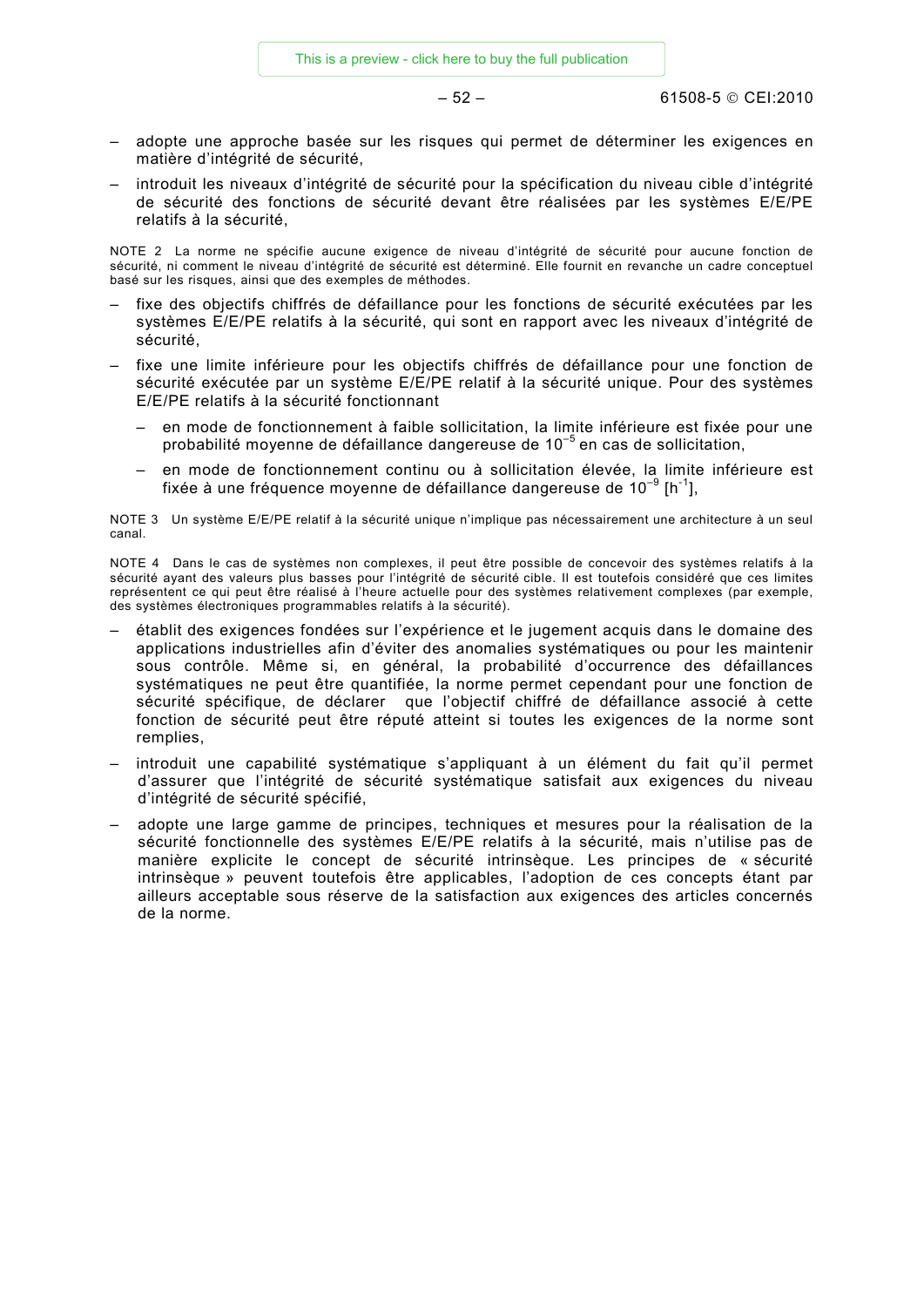<span id="page-14-0"></span> $61508 - 5$  © CEI:2010 – 53

#### **SÉCURITÉ FONCTIONNELLE DES SYSTÈMES ÉLECTRIQUES/ÉLECTRONIQUES/ÉLECTRONIQUES PROGRAMMABLES RELATIFS À LA SÉCURITÉ –**

**Partie 5: Exemples de méthodes pour la détermination des niveaux d'intégrité de sécurité** 

#### **1 Domaine d'application**

- **1.1** La présente partie de la CEI 61508 fournit des informations sur
- les concepts sous-jacents à la notion de risque et les liens entre le risque et l'intégrité de sécurité (voir Annexe A),
- un certain nombre de méthodes qui permettent de déterminer les niveaux d'intégrité de sécurité des systèmes E/E/PE relatifs à la sécurité (voir Annexes B, C, D et E).

La méthode retenue dépend du secteur d'application et des conditions spécifiques à prendre en considération. Les Annexes C, D, E, F et G illustrent les approches quantitatives et qualitatives et ont été simplifiées dans le but d'illustrer les principes sous-jacents. Ces annexes ont été incluses pour illustrer les principes généraux d'un certain nombre de méthodes mais ne fournissent pas une interprétation figée. Il convient que les personnes souhaitant appliquer les méthodes indiquées dans ces annexes consultent les sources documentaires référencées.

NOTE Pour plus d'informations concernant les approches illustrées par les Annexes B et E, voir les références [5] et [8] dans la Bibliographie. Voir aussi la référence [6] dans la Bibliographie qui décrit une autre approche.

**1.2** Les CEI 61508-1, CEI 61508-2, CEI 61508-3 et CEI 61508-4 sont des publications fondamentales de sécurité, bien que ce statut ne soit pas applicable dans le contexte des systèmes E/E/PE de faible complexité relatifs à la sécurité (voir 3.4.3 de la CEI 61508-4). En tant que publications fondamentales de sécurité, ces normes sont destinées à être utilisées par les comités d'études pour la préparation des normes conformément aux principes contenus dans le Guide CEI 104 et le Guide ISO/CEI 51. Les CEI 61508-1, CEI 61508-2, CEI 61508-3 et CEI 61508-4 sont également destinées à être utilisées comme publications autonomes. La fonction de sécurité horizontale de la présente norme internationale ne s'applique pas aux appareils médicaux conformes à la série CEI 60601.

**1.3** Une des responsabilités incombant à un comité d'études consiste, dans toute la mesure du possible, à utiliser les publications fondamentales de sécurité pour la préparation de ses publications. Dans ce contexte, les exigences, les méthodes ou les conditions d'essai de cette publication fondamentale de sécurité ne s'appliquent que si elles sont indiquées spécifiquement ou incluses dans les publications préparées par ces comités d'études.

**1.4** La Figure 1 illustre la structure générale de la série CEI 61508 et montre le rôle que la CEI 61508-5 joue dans la réalisation de la sécurité fonctionnelle pour les systèmes E/E/PE relatifs à la sécurité.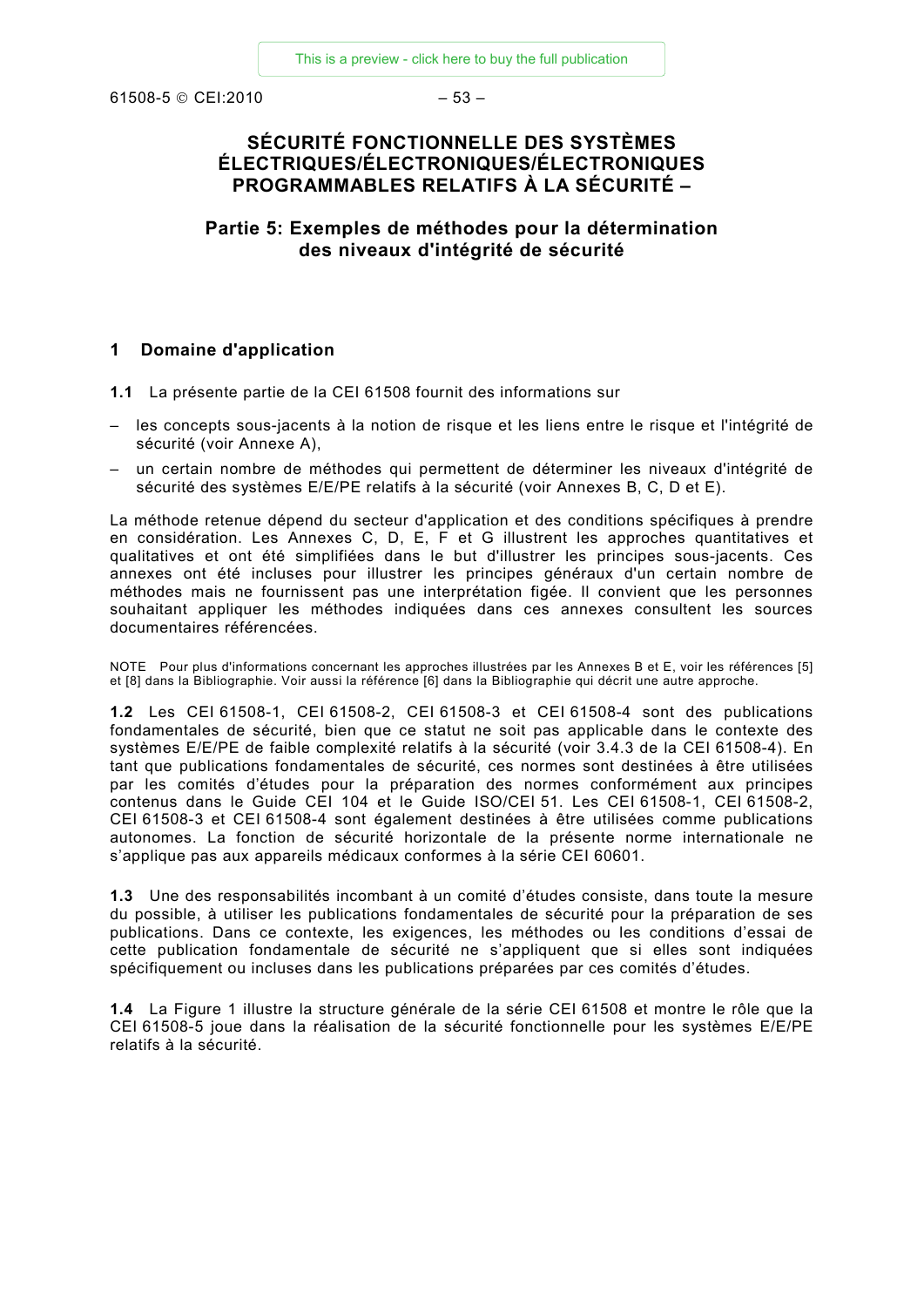[This is a preview - click here to buy the full publication](https://webstore.iec.ch/publication/5519&preview=1)

– 54 – 61508-5 © CEI:2010

<span id="page-15-0"></span>

**Figure 1 – Structure générale de la série CEI 61508**